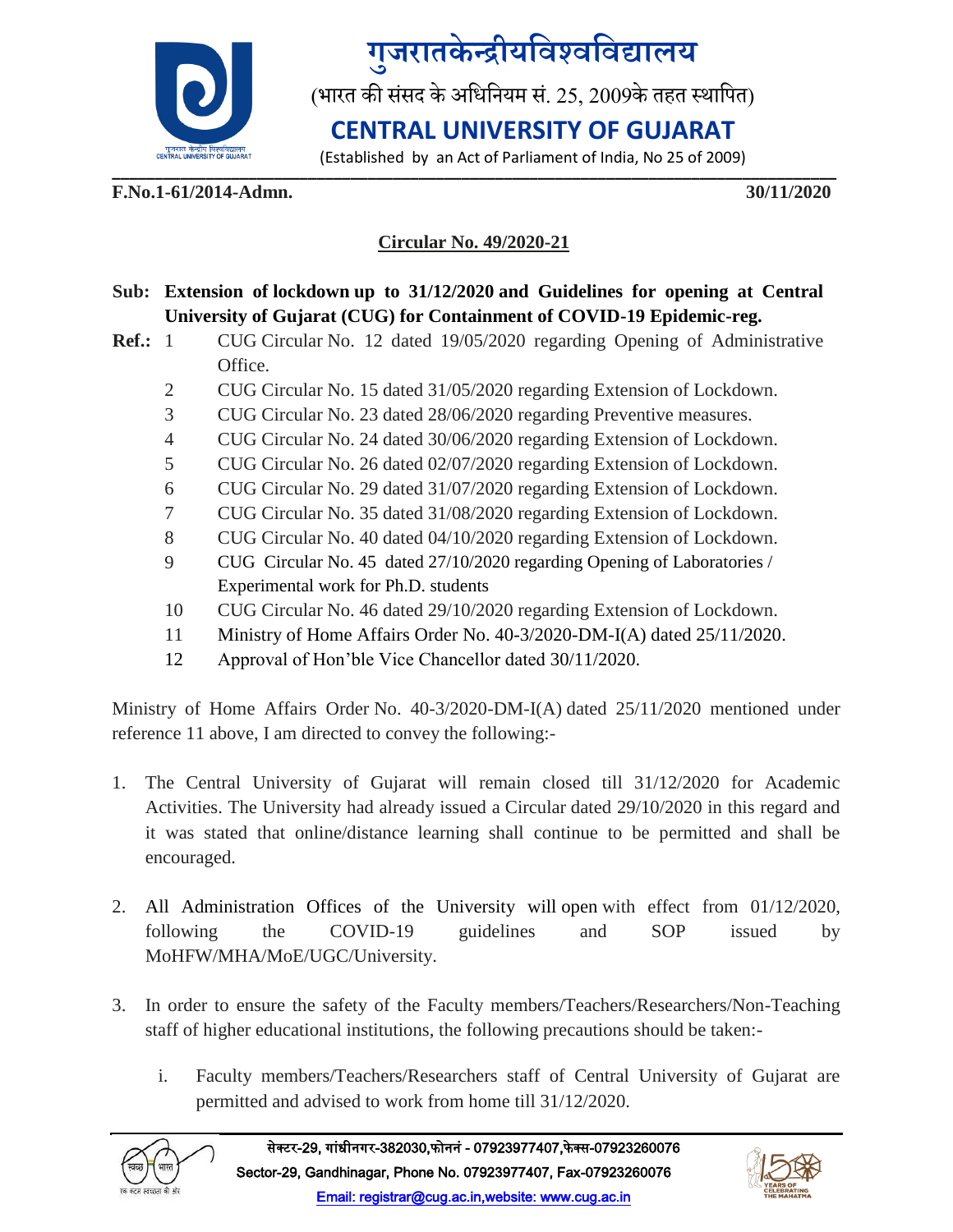

# <mark>गुजरातकेन्द्रीयविश्वविद्यालय</mark>

(भारत की संसद के अधिनियम सं. 25, 2009के तहत स्थापित)

### **CENTRAL UNIVERSITY OF GUJARAT**

**\_\_\_\_\_\_\_\_\_\_\_\_\_\_\_\_\_\_\_\_\_\_\_\_\_\_\_\_\_\_\_\_\_\_\_\_\_\_\_\_\_\_\_\_\_\_\_\_\_\_\_\_\_\_\_\_\_\_\_\_\_\_\_\_\_\_\_\_\_\_\_\_\_\_\_\_\_\_\_\_\_\_\_\_\_** (Established by an Act of Parliament of India, No 25 of 2009)

- ii. Faculty members/Teachers/ Researchers should utilize this period for various academic activities, as already communicated in the Circulars issued earlier.
- iii. The said period shall be counted as being on duty for all Faculty members / Teachers / Researchers including contract Teachers whose contracts are valid at least up-to 31/12/2020.
- iv. Deans/HoDs may call their teaching staff for any official work, which requires urgent attention.
- v. Aarogya Setu App enables easy identification of potential risk of infection and therefore, it may be ensured that Aarogya Setu App is installed by the students, faculty and employees to fight against COVIO-19.
- vi. In case of exigency, any Faculty Member/Teacher/Researcher may attend or be asked to attend the educational institution with all precautionary measures as mentioned in the guidelines issued by MHA/MHFW and the University.
- vii. All Faculty members/ Teachers/ Researchers should provide their contact details i.e. Mobile No., email id, etc. to their institutions so that they may be contacted in case of emergency.
- viii. Additional directives for Work Places may be observed as per MHA Guidelines.
- 4. All teaching staff members are also hereby directed **not to leave their headquarters/duty station without permission** from the competent authority.
- 5. Essential Services, Hostel Administration, Maintenance Section, Health Centre related activities will continue as usual.
- 6. All staff and students are requested to follow the guidelines/advisories issued by Government of India, MoE and UGC, as well as Circulars issued by our university from time to time, which are uploaded regularly on the website of the University.
- 7. Further, all are requested to kindly visit University website regularly for further instructions and updates.
- 8. Circular No. 45/2020-21 dated 27/10/2020 regarding Opening of Laboratory / Experimental work for Ph.D. Students of 2014-15 & 2015-16 will remain unchanged.

**Sd/xxx-Registrar (Offg.)**